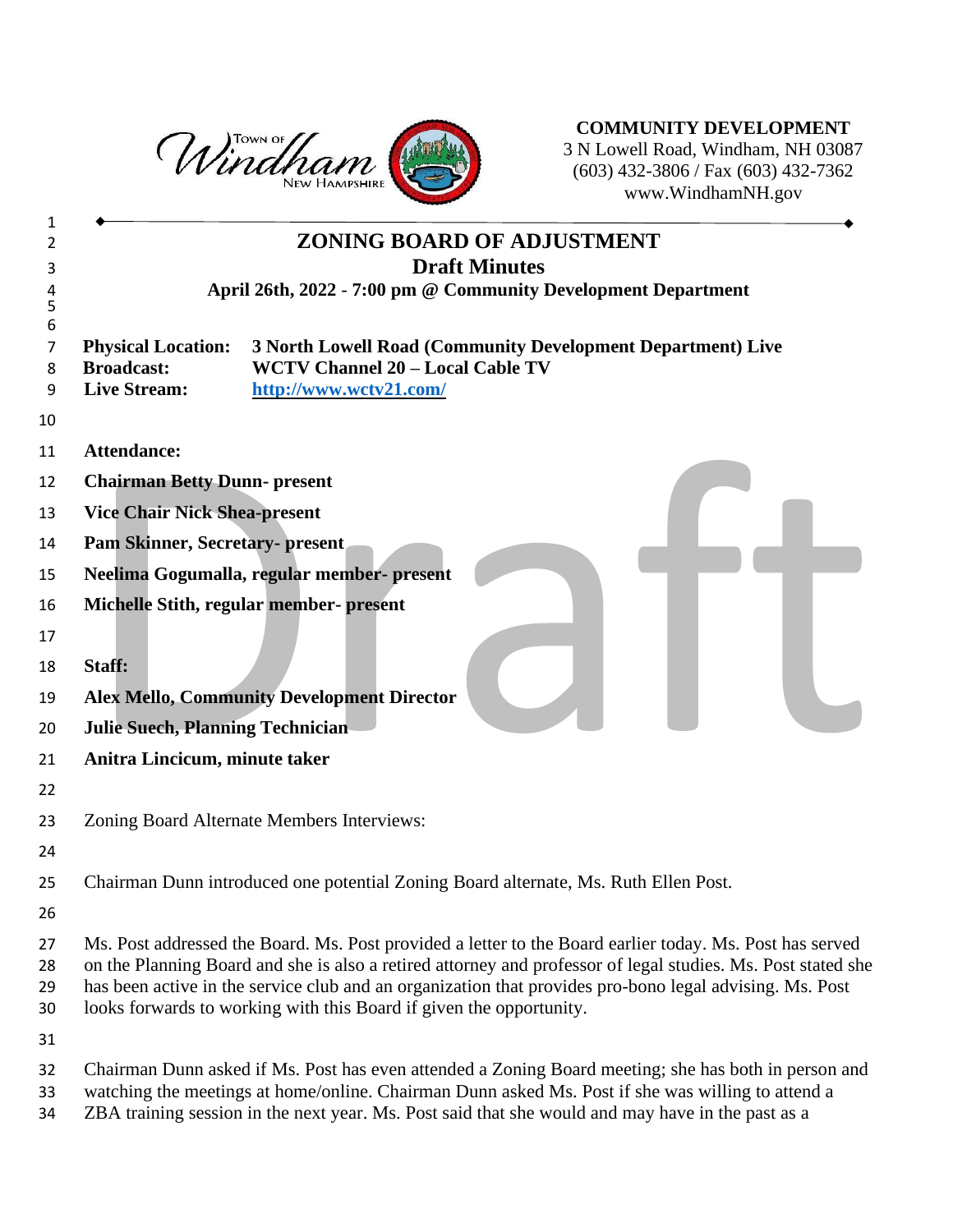- Planning Board member. Vice Chair Shea asked if the ZBA meetings would suit her schedule. Ms. Post
- said that they would. In response to Mr. Shea, Ms. Post stated that she is a US citizen.
- 
- Chairman Dunn stated that the Board would like to go forward with the interviews of the other applicants and then make a decision about all the applicants. The Board agreed to start the discussion in non-public at the end of the meeting if time allows and proceed with the applications.
- 
- Chairman Dunn reviewed the variance process to the public.
- 
- **Call to Order**
- 

- **Public Hearing**
- **[Case # 10-2022](https://www.windhamnh.gov/DocumentCenter/Index/947) Parcel 24-F-6**
- **Applicant – Benchmark LLC**
- **Owner – Edward and Renee Hahn**
- **Location – 6 Johnny Hill Rd**
- **Zoning District – Rural District**

 Variance Relief is requested from **Section(s) 702, and Appendix A-1** to construct a single- family dwelling on an approximately 7.26-acre lot that does not have the required 175-feet of frontage on a Town Class V Road. The lot does have 240-feet of frontage on a discontinued Road.

- Ms. Skinner read the case into the record along with the letter of authorization.
- The Board is in agreement to waive the reading of the list of abutters.
- Mr. Joseph Maynard of Benchmark LLC addressed the Board. Mr. Maynard stated that there is currently no access for the applicant to the parcel from a road. Mr. Maynard stated that the road was discontinued as a town Class V road in 1962. In 1999, Edward N. Herbert Associates did a plan for the area. Plan D 27411 and Plan D-34587 discussed Johnny Hill road on those plans as well. Mr. Maynard mentioned Sheerer vs. Raymond; this was a court case that decided that an easement over private property can be granted to access a town owned road. Mr. Maynard stated that this is a 7-acre parcel. There is a dredge and fill permit, special permit request for the driveway in the WWPD and a special permit for construction on a town road. Mr. Maynard stated that even if a road is discontinued, an applicant does have a right to access the road the parcel is on.
- 
- Mr. Maynard reviewed the 5 criteria contained in the public packet. Mr. Maynard explained that the lot is a lot of record and is on a discontinued road and it does not meet the frontage requirements on a town road. Mr. Maynard stated that there is one home proposed on this 7-acre property and the test pits are good for both septic and well water.
- Ms. Gogumalla asked if it was only one home on the property. Mr. Maynard stated that there would be only one home. Ms. Stith asked how long the road would be. Mr. Maynard stated that it would be about 1,000 feet and there are culverts in the area.
- Chairman Dunn stated that discontinued town roads have quite a history in New Hampshire and it is not a simple matter.
	- 04 26 2022, Zoning Board of Adjustment DRAFT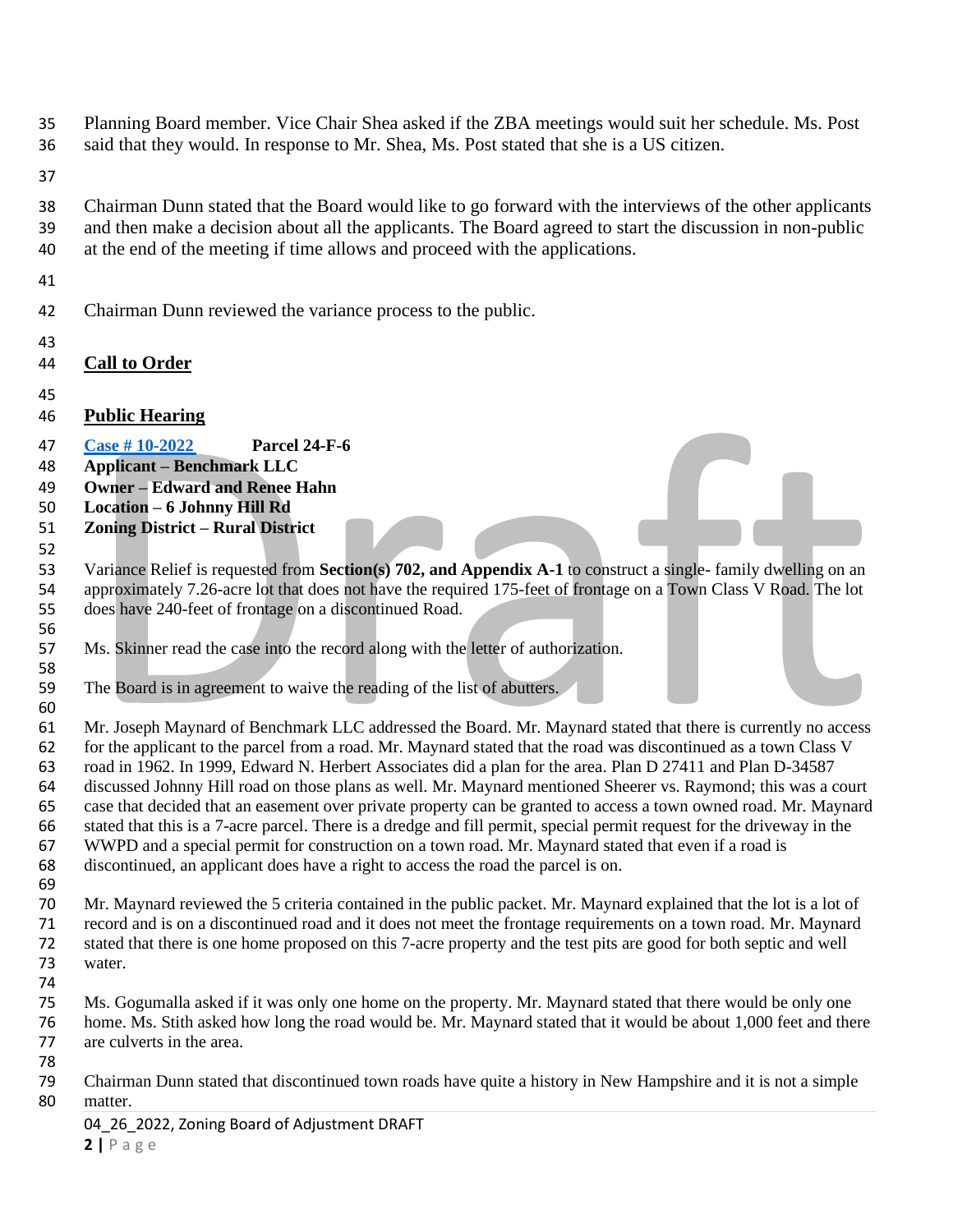Correspondence via email:

 The Conservation Commission would like to request a joint site walk and they would like more information about the location of the road and house.

87 Matt Charbonneau, 8 Bennington Road, wrote a letter. Their lot directly abuts the lot application. The letter stated 88 that the lot has been for sale for 10+ years and has not been purchased. Mr. Charbonneau stated that the Hahn family has no intention of residing on the property. Mr. Charbonneau stated that this was never a Class V road; it 90 was a Class VI road. Mr. Charbonneau stated that Benchmark LLC and the Hahn family would need to secure<br>91 access with no less than 4 residential lots. Mr. Charbonneau also stated that there are vernal pools in the area access with no less than 4 residential lots. Mr. Charbonneau also stated that there are vernal pools in the area. Mr. Charbonneau stated that this lot could potentially be used for Conservation land.

- Ms. Stith read a second letter into the record. The Hamid family also wrote a letter to the Board asking about the access point to the property. The letter stated that the owners understood there was no access to the site when it was purchased.
- Ms. Wendy Williams read a letter on behalf of Mr. Bruce Chang. The letter stated that the image shown shows that there is no easy access to the lot. The letter stated that based on a Conservation map in 2007, there is no longer a right of way access along Johnny Hill Road. Mr. Chang stated that there is a stream in the area and is significant. Mr. Chang disagrees with the applicant that the construction of a home will increase property values. The letter and map were submitted as Exhibit A.
- There was a letter from James Saulnier from the Windham Fire Department. Mr. Saulnier would like to know if the applicant will be improving the road to gain access to the site.
- Chairman Dunn invited public input at this time.
- 

 Mr. Paul Odette, 1 Burnham Road addressed the Board. Mr. Odette stated that he had his land surveyed in spring of 2019. There are property stakes on his property and the stakes for the discontinued road are actually on their property. Johnny Hill Road was considered privately owned land and absorbed into the property the letter was submitted as Exhibit B.

 Mr. Dan Guttman, 20 Heritage Hill Road addressed the Board. Mr. Guttman stated that he reached out to the town manager Dave Sullivan to discuss the discontinued road. Mr. Sullivan stated that the town has no interest in the lot line being removed. The lot line should have been removed at that time according to Mr. Guttman. Mr. Guttman stated that the development of Bennington and Burnham has impacted Heritage Hill Road. Construction on the hill will impact the households downhill according to Mr. Guttman. Mr. Guttman stated that these properties should have gone to conservation and Mr. Guttman stated that the owner knew there was no access when they purchased the property.

 Ms. Wendy Williams, 28 Bear Hill Road and Historic Commission Chair addressed the Board. Ms. Williams stated that the GIS map has many errors and the lots are deeded to the center of the road and the road is considered a Class VI road according to Ms. Williams and is subject to gates and bars. Ms. Williams stated that the road has a physical gate and bar on the property. Ms. Williams stated that it has not been maintained for over 5 years and she believes it is a Class VI road. Ms. Williams stated that there is a double wall in the area. There is also evidence of pot ash circles as well as a barn foundation. Ms. Williams stated that there is a beaver pond in the area. Ms. 128 Williams stated that she would like the Historic Commission to attend the site walk as well. Ms. Williams stated that much of the lot appears to be wetland, similar to her own house lot and it would likely be difficult that much of the lot appears to be wetland, similar to her own house lot and it would likely be difficult to build on.

Ms. Williams stated that her map shows Johnny Hill Road as discontinued. Ms. Williams stated that the map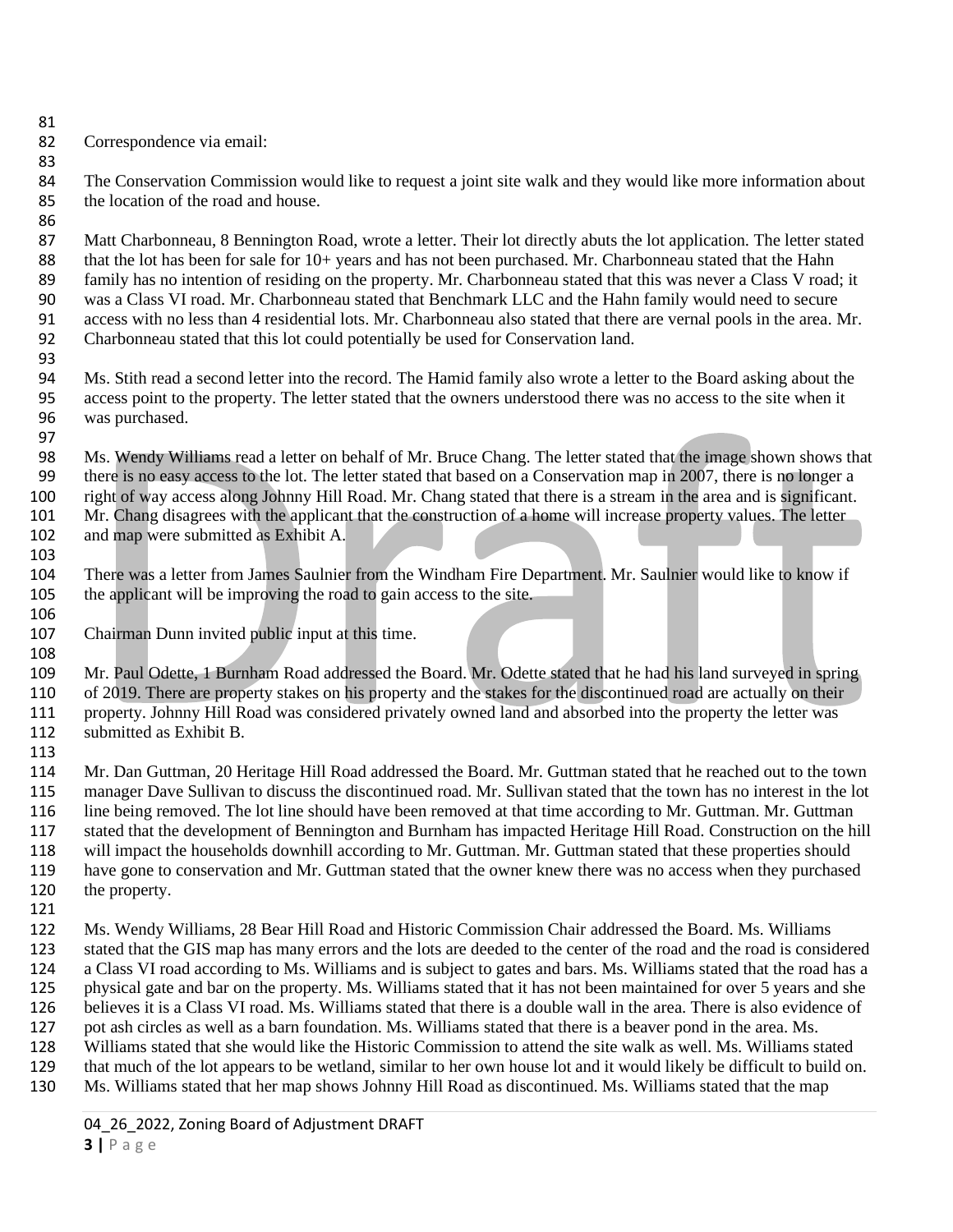- submitted as part of Exhibit A shows where Johnny Hill Road was given to the property owners. Ms. Williams would like to see the Board consult town counsel.
- 

 Mr. Maynard addressed the Board for rebuttal. Mr. Maynard stated that he does not list the road as Class V anywhere in his paperwork. Mr. Maynard stated that gates and bars is not part of his discussion and this is not one of these situations because it is listed as a discontinued road. Yet, Mr. Maynard stated that a property owner has the right to access his or her parcel of land. Mr. Maynard stated that he is aware he has to deal with the state of New Hampshire in regards to the wetlands and talk to the Conservation Commission. Yet, right now, he is here to build on a lot that does not have frontage on a Class V road. Mr. Maynard stated that there will also be an 140 archeological assessment of property in some cases as well. Mr. Maynard stated that he will also be doing a drainage study. drainage study.

 Mr. Mello stated that part of the discussion might be to discuss if it is a paper street or a discontinued street. Mr. Maynard stated that there is an implied easement which also allows people to construct a driveway from end to end for access to their lot.

 Chairman Dunn suggested that the Board meet with town counsel and schedule a site walk. The Board discussed getting the legal question answered first.

**A motion was made by Ms. Gogumalla to continue Case #10-2022 to May 10th and the Board asked staff to get the written opinion of town counsel regarding this situation and to give further information provided sufficient information becomes available. If information is not available by this time, the Board will notify**  153 the public as needed if May 10<sup>th</sup> will not be the date of continuance. Seconded by Ms. Stith. Vote 5-0. Motion **passes.** 

 Mr. Odette addressed the Board and asked if abutters would be noticed. Chairman Dunn stated that they would not 157 be noticed again and they can assume it will be continued to May  $10<sup>th</sup>$ .

- **[Case #11-2022](https://www.windhamnh.gov/DocumentCenter/Index/948) Parcel 21-V-230A**
- **Applicant – Benchmark LLC**
- **Owner – Arthur Breslin**
- **Location – 28 Fish Rd**
- **Zoning District – Residential District A / WPOD**
- Variance Relief is requested from **Section(s) 405.2, 405.3, 702, and Appendix A-1**

 to raze the existing structure and construct a new single-family dwelling on a pre-existing, non-conforming lot. To allow the dwelling to be placed 8-feet from the front lot line, 9-feet from the North Eastern side

 yard, 2-feet from the South Western side yard, and 9-feet from the rear yard lot lines. Where the setback requirements are 50-feet for front yard, and 30-feet for side and rear yards. To allow a lot size of approximately

- 4,571 sq. ft., where a minimum lot size of 50,000 sq. ft., is required. To allow approximately 63-feet of frontage on
- a private road, where 175-feet of frontage on a Town Class V Road is required. To allow the coverage of 25.4 %, where a maximum of 20% is required in Residential District A, Cobbett's Pond and the Canobie Lake Watershed
- Protection Districts.
- 
- 175 Ms. Skinner read the case into the record along with the letter of authorization. The Board agreed to waive the reading of the list of abutters as it was part of the record. reading of the list of abutters as it was part of the record.
- 

 Mr. Joseph Maynard of Benchmark LLC addressed the Board. Mr. Maynard stated that the current coverage of the property is 25.4% and the proposed coverage is 24.2%. Mr. Maynard stated that the reduction in coverage would be considered in the drainage improvement but they will also be adding additional drainage measures.

04 26 2022, Zoning Board of Adjustment DRAFT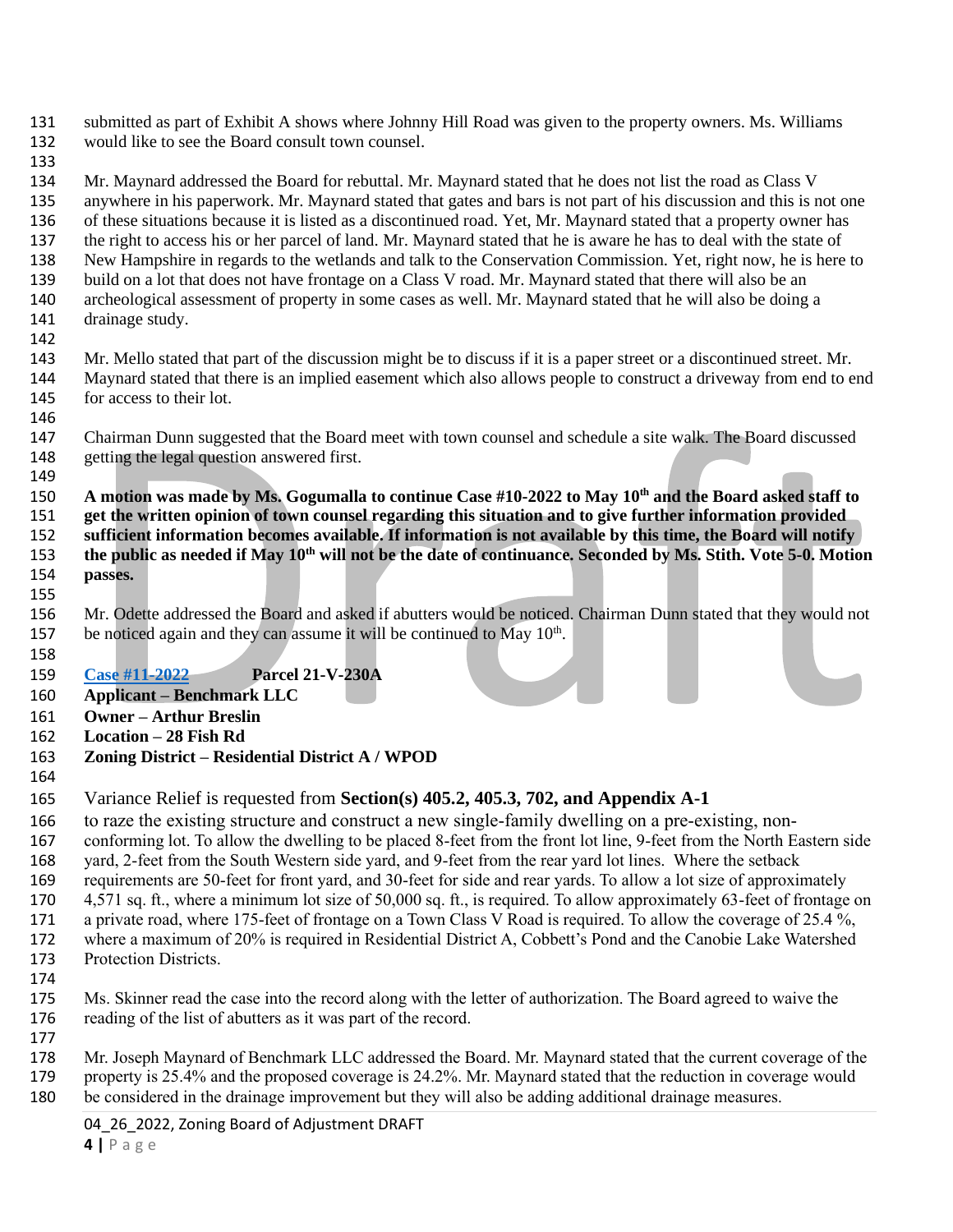Ms. Gogumalla asked if this was listed as year-round. Mr. Maynard that it is currently listed as seasonal.

 Mr. Maynard read the 5 criteria contained in the public packet. The proposal meets the WPOD for this area. This is a residential building and is allowed in this zone. Mr. Maynard explained that this is an odd shape and does not currently have any land improvements. Mr. Maynard stated that the variance is necessary because it does not leave room for any improvements without a variance. Mr. Maynard stated that the existing house it about 24 feet tall and 188 the proposed house would be about 30 feet tall.

189<br>190 190 Chairman Dunn asked about the elevation of the road. Mr. Maynard submitted a picture of the view of the property and this was labelled Exhibit A by the Chair. and this was labelled Exhibit A by the Chair.

- Ms. Skinner read the letter from the Conservation Commission. This Board would like a joint site walk with the Zoning Board of Adjustment.
- Ms. Stith asked about the current footprint. The current layout is 1100 square feet. Mr. Maynard stated that the applicant is looking for a one-story garage. Mr. Maynard and Chairman Dunn asked why the Conservation Commission may want a site walk; Mr. Maynard stated that the Conservation Commission has often had concerns about when small is too small and they would like to see the lot.
- Chairman Dunn invited public comment at this time.

203 Mr. Roy Dennehy addressed the Board. Mr. Dennehy resides at 5 Willow Road. Mr. Dennehy is here to support the applicant. Mr. Dennehy stated that the area is about 80% "summer people" and they have been there for decades. Mr. Dennehy stated that there is a close family knit organization in the area and they very much enjoy the summer in the area. Mr. Dennehy stated that the lot abutting this property is also in support of the project.

- Mr. Shawn Harrington, 2 Fish Road addressed the Board. Mr. Harrington stated that he is also in support of the project and he understand the concern around the setbacks but there is no impact whatsoever and he does think it will improve the lot.
- Mr. John Carroll, 13 Fish Road. Mr. Carroll stated that this is a win/win situation because any time you do an improvement on the septic, it is helpful to the pond.

 Mr. Arthur Breslin, 28 Fish Road addressed the Board. Mr. Breslin as the applicant stated thy have strived to make a lot of improvements on the septic and the well. Mr. Breslin stated that there are comparable lots on the lake that have been approved over the last few years.

219 Mr. Maynard addressed the Board once again. There is no way to make the lot or the land any larger and he does<br>220 believe this is an improvement. Ms. Stith asked about how homeowners are trained to maintain the geogri believe this is an improvement. Ms. Stith asked about how homeowners are trained to maintain the geogrid. Mr. Maynard stated that sprinklers are often used on the geo-grid systems to help them remain with grass. Vice Chair Shea asked if Mr. Maynard knew why the Conservation Commission requested a site walk. Chairman Dunn stated 223 that she would like to see a site walk.

 **A motion was made by Ms. Gogumalla for Case #11-2022 to schedule a joint site walk with the Conservation Commission. Seconded by Ms. Stith. Vote 4-1. Vice Chair opposed. Motion passes.**

 **A motion was made by Ms. Gogumalla. to continue Case #11-2022to a date certain on the May 10th site walk at 6pm and the hearing at the ZBA meeting to follow. Seconded by M. Stith. Vote 5-0. Motion passes.**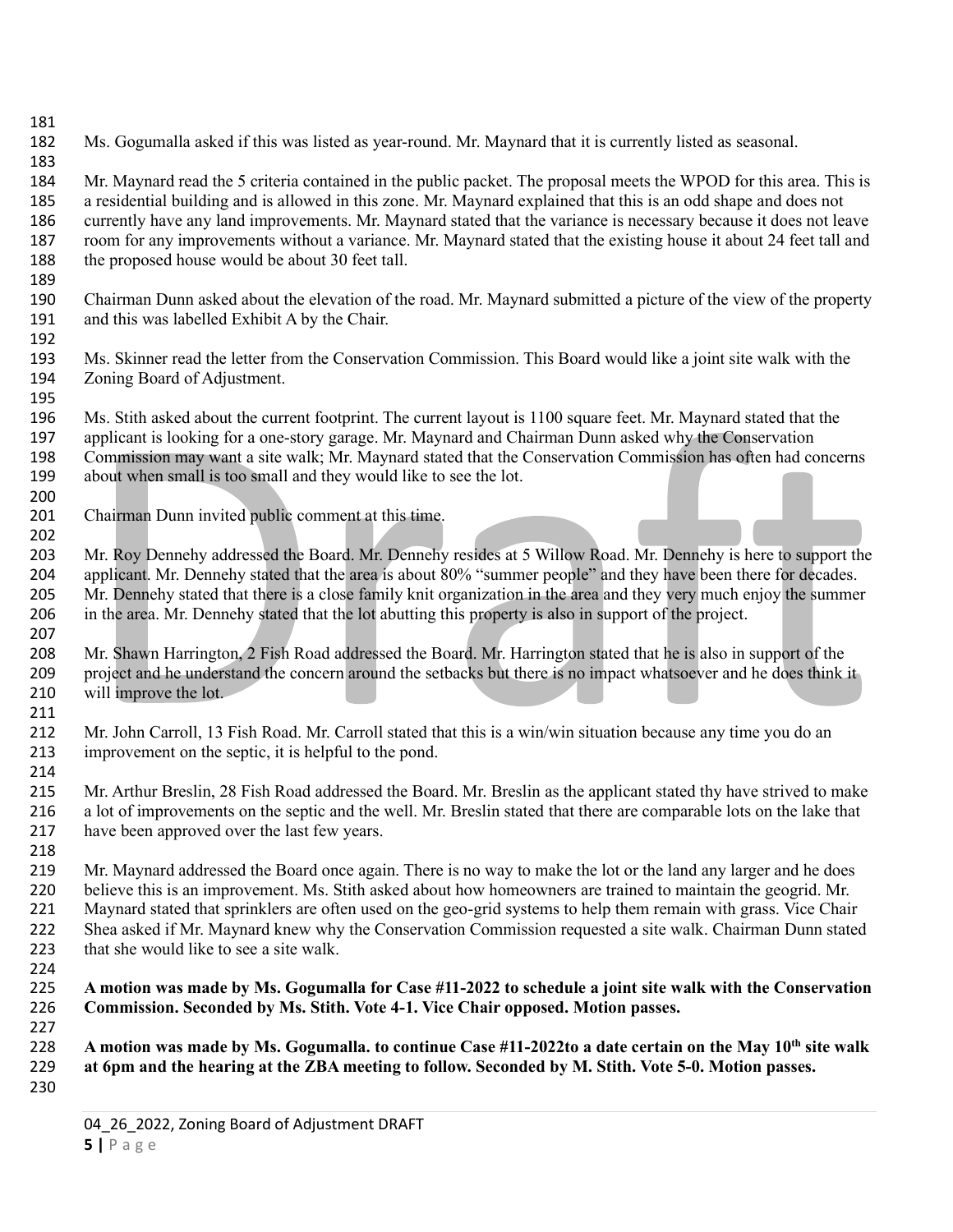**[Case #57-2021:](https://nh-windham.civicplus.com/DocumentCenter/Index/799) Parcel(s) 18-L-300 (continued from February 22, 2022)**

**Applicant – The Dubay Group, Karl Dubay**

**Owner – Angle Wood Pond Realty Trust, Inc.**

**Location – 1-3 Sharma Way (aka 55 Range Road)**

## **Zoning District – Professional, Business and Technology, Residential A & WPOD**

237 Variance relief is requested from Section(s) 603.1.1 & 614.2 to permit 100 two-bedroom townhomes, arranged in fourplexes, where this particular type and configuration of residential use in not allowed in the PBT, RDA & WPOD zones.

 Attorney Morgan Hollis, 39 East Pearl Street, Nashua, NH addressed the Board. Attorney Hollis would like to put 100 2-bedroom condominiums on the site. These are uses that are not permitted in the PBT zone. Attorney Hollis stated that they had submitted a supplemental memorandum previously when it was decided by the Board to continue to review the material. The March meeting date was continued as that was not a full Board. Attorney Hollis stated that comparable properties were also provided as requested at prior meetings. There have also been materials provided regarding the projected enrollment projections. Attorney Hollis stated that he does have a consultation from an independent consultant regarding why development has not occurred.

 Attorney Hollis reviewed the concept of spot zoning. Attorney Hollis stated that relief from the zoning is a variance, it is not spot zoning. Attorney Hollis stated that a vote to try and change the zoning of the area would actually be an example of spot zoning. Attorney Hollis stated that they did invite an independent consultant to review the data regarding school enrollment.

 Mr. Mark Fougere wrote a letter as an independent consultant. The letter was submitted as evidence and read into the record. 100 2-bedroom condominium units. Mr. Fougere estimated that there may be approximately 19 students residing in the proposed complex; the findings were submitted to the Windham ZBA. Students would likely be spread throughout the grade levels and the addition to the student population would be negligible according to Mr. Fougere. According to Attorney Hollis based on the findings in the letter, families are not attracted to these types of developments. Attorney Hollis stated that they did meet with the Windham Economic Development Committee. Attorney Hollis discussed making use of a clubhouse for communal office space. Attorney Hollis stated that there are some condos with one bedroom and professional offices. There is more commercial activity in nature under the new plan according to Attorney Hollis.

 Mr. Karl Dubay of the Dubay Group addressed the Board and is representing the applicant as well. Mr. Dubay stated that there is a home occupation permit available in Windham. The units in this proposal are 4 units per building. The floor plans talk about the square footage. Mr. Dubay stated that these town houses are for a different types of market and they are designed for office space and for adults. Mr. Dubay stated that the layout of the structures has convertible office spaces for buyers that would like certain things. Mr. Dubay stated that Vice Chair Mason from the Planning Board was part of the discussion where it was asked why it might not be possible to integrate some of these units where the office is downstairs and the living space is upstairs so that the uses are integrated into the property. The colored area on the plan is where the changes were made according to Mr. Dubay. Each of the 4 buildings has one-bedroom luxury flats with garages on one side.

 Attorney Hollis submitted a packet labeled "Proposed Mix Uses in Residential Condominium Project" which explained the change in use and the reduction in the number of bedrooms. Mr. Dubay stated that the floor plans are for the 2-bedroom condos, not the ones with the office in the front, there is no floor plan for this. Attorney Hollis stated there is no floor plan for the condos with office space. There is 100 total units but there is now a difference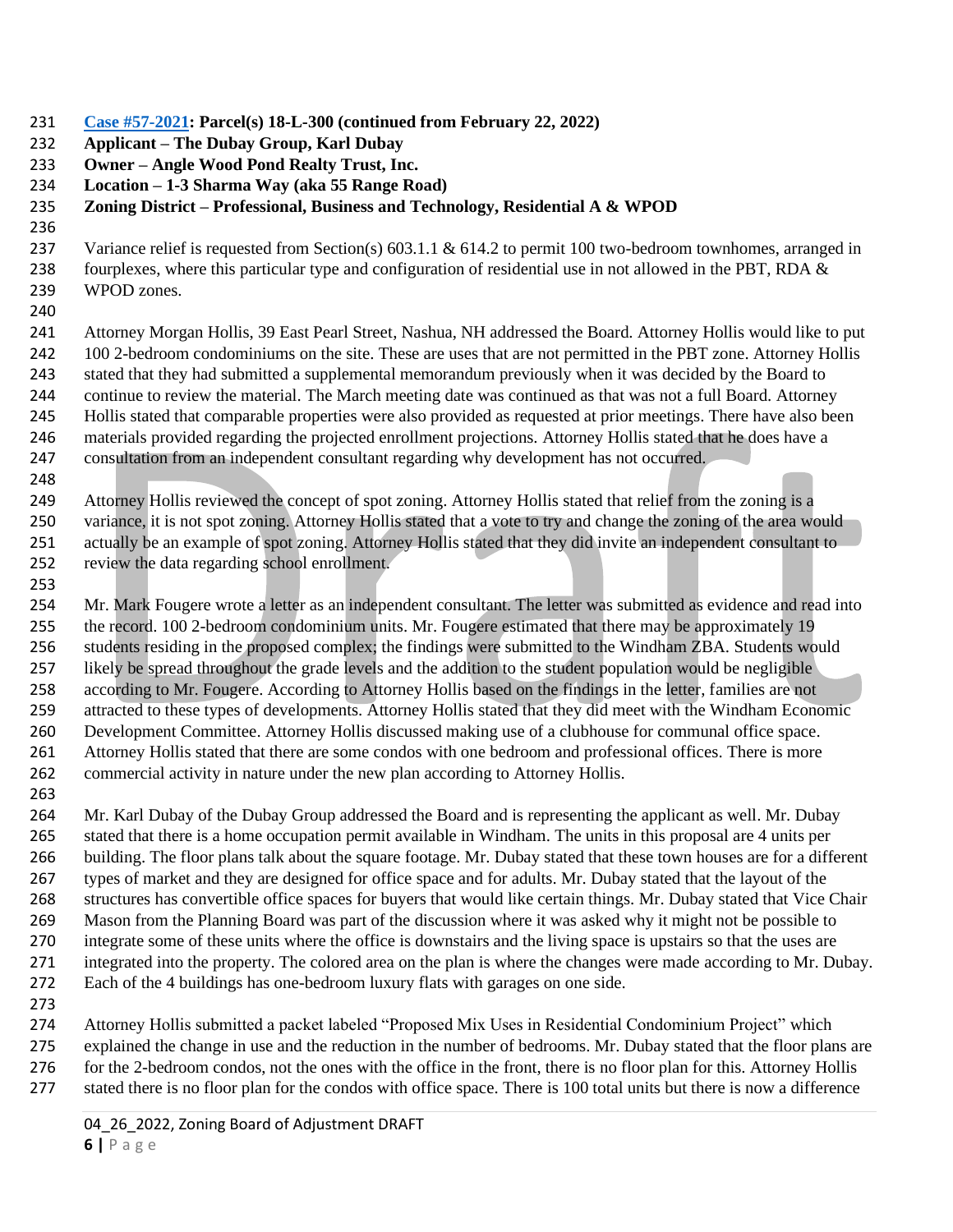in the number of bedrooms. Mr. Dubay stated that 31 townhouses were approved as part of Residence A line and the front of the lot is PBT. There is now 28 units above the red line. The Board discussed that the residences cannot be in the PBT and the PBT cannot be in the residential so the variances are not usage variances.

 Chairman Dunn stated that the applicant does appear to have no layout plan for these commercial units. Further, there is the home occupancy variance that is not a typical use in the PBT. Chairman Dunn also stated that none of this information was available to the Board prior to his evening.

 Attorney Hollis stated that the original application was for 100 2-bedroom units. Attorney Hollis stated that he would like to review the 5 criteria.

 Ms. Skinner asked if this proposed plan approached an entirely new plan. The Board discussed if other variances might be necessary for the plan.

 Attorney Hollis reviewed the hardship argument as part of the 5 criteria. Attorney Hollis stated that he visited the site and he reviewed the plan. Attorney Hollis stated that reviewing the history of PBT zone was interesting to Attorney Hollis and it was created in 2000. There were several efforts to make this commercial property and several times it failed. Attorney Hollis stated that these pieces in the front have been utilized because they are very visible. There is a unique aspect access for this lot. Attorney Hollis then reviewed a google earth map as well as a color-coded zoning map. Attorney Hollis explained that local business does have cross access across Route 111 whereas this case does not. Attorney Hollis stated that this is also a split zone and this is also close to both of the lakes. The applicant's lots are subject to both overlay districts. Attorney Hollis stated that there is a sewer issues in the design and capacity of the area. Attorney Hollis stated that he believes they have established the uniqueness of the site.

 Attorney Hollis sites Symplex vs. Newington. Symplex stated that there were 90 acres zoned commercial. This case went to the supreme court. It is not just what the citizens wanted according to Attorney Hollis. Belanger vs. Nashua, also cited by Attorney Hollis, stated the idea of reasonable use in the area and a reasonable use on the property. Use, abutter use and hardship. The applicant is unable to market or sell the property. You cannot mandate the use of the property when that use might be a loss of revenue. Is the requested use reasonable; Attorney Hollis stated that it is. Attorney Hollis sees that this is compatible with the proposed use in the Master Plan regarding housing needs and walkable neighborhoods. The following exhibits were submitted by the applicant: 

- Exhibit A Mixed Use Concept, dated 4/26/22 prepared by The Dubay Group
- 312 Exhibit B Townhome floor plan & elevations, dated  $9/1/21$  prepared by The Dubay Group
- Exhibit C Letter from Mark Fougere to Attorney Hollis
- Exhibit D "proposed mixed uses in residential condominium project"
- Exhibit E Satellite aerial image
- 316 Exhibit  $F Z$ oning Map excerpt
- Exhibit G Cobbetts Pond Watershed Map, prepared by NH DES
- Exhibit H Shannon DiPietro resident and commercial outreach
- 
- 
- Ms. Stith asked about visibility. Attorney Hollis stated that the distance from the intersection does not allow for

visibility. Chairman Dunn stated that there is a traffic light that has been allowed but does not solve the entire

- problem of this property. Attorney Hollis and the Board discussed access to the site. Attorney Hollis contends that
- this site is difficult to access.
-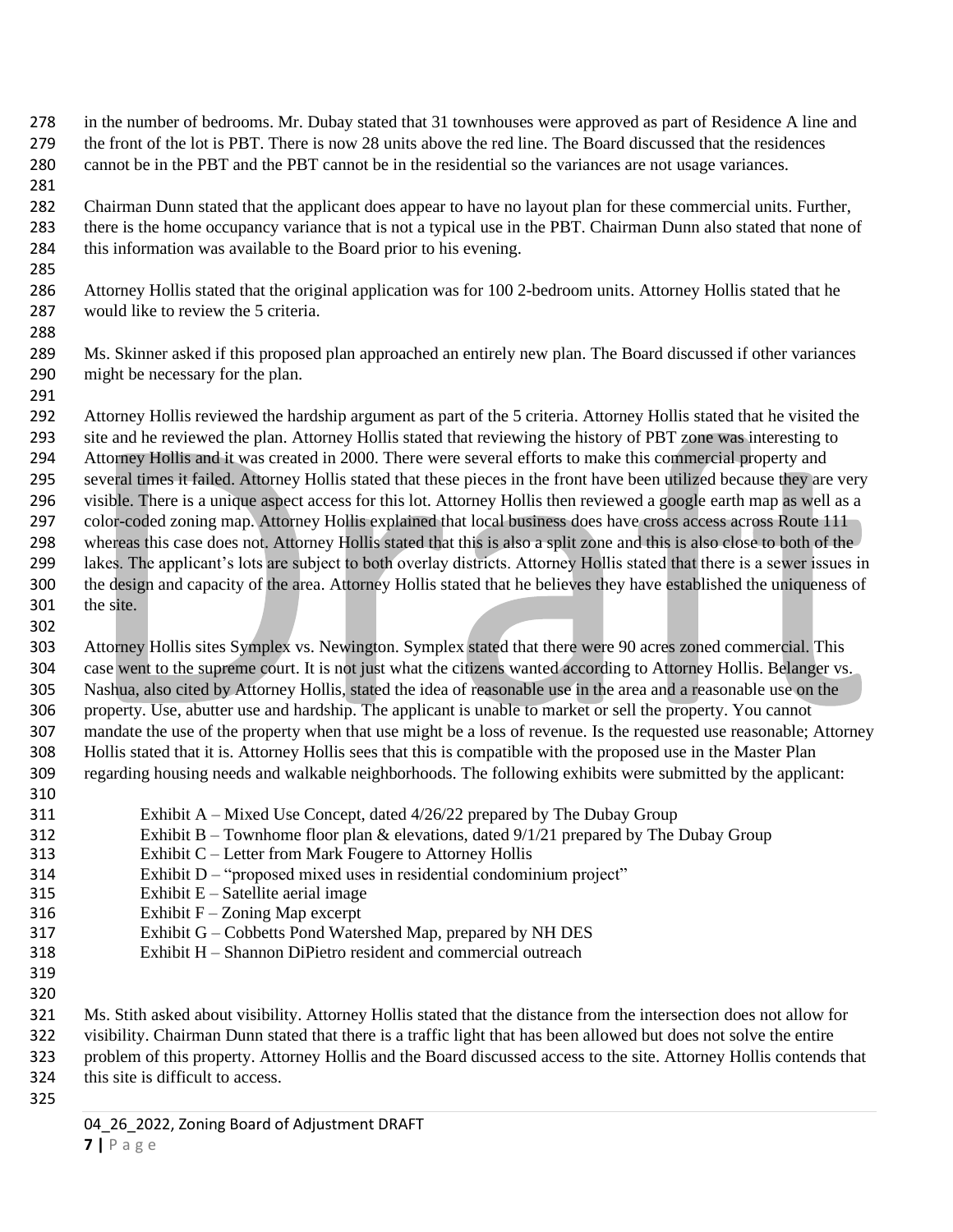Mr. Dubay stated that the septic and water were difficult, a challenge for certain potential restaurants. Mr. Dubay stated that the Lake Overlay District changed twice and it continually put pressure on this site in particular because they were in both of the overlay districts.

 Attorney Hollis discussed if this would alter the essential character of the neighborhood. Attorney Hollis does not believe there is any threat to public safety and welfare. Attorney Hollis stated that not developing the site is not going to be what the ordinance might not have envisioned. Attorney Hollis referenced the fiscal impact summary. 

 Ms. Shannon DiPietro addressed the Board. Ms. DiPietro stated that most residents did not understand what was going to be put there. She spoke to 63 residents and they are in favor of the project. Ms. DiPietro reviewed the letters and information submitted by both residents and businesses. Ms. DiPietro stated that many of the properties being sold in Windham neighborhoods ae being sold to families that have school aged children and the families living in the larger homes may be seeking to downsize.

- Discussion was open to the public.
- Ms. Shannon Ulery, 9 Magnolia Road addressed the Board. Ms. Ulery stated that there is not a lot of houses for sale. Ms. Ulery does believe that families are interested in moving here for the schools. Ms. Ulery stated that businesses were not attracted as expected. Ms. Ulery is disappointed that a new plan was dropped this evening. Ms. Ulery stated that the plan has changed significantly. Ms. Ulery stated that Windham is an anomaly. Windham is growing at a large rate and will continue to grow. Ms. Ulery stated that what she heard was that the applicant got the zone approved as a certain zone and that was the will of the voters and now they wish to change the plan. Ms. Ulery stated that there is a significant number of concerns with the plan all around.
- Ms. Cynthia Finn, Bell Road addressed the Board. Ms. Finn stated that as the school board chair she submitted the NESDEC summary and submitted it to the Board. Ms. Finn stated that there is another enrollment summary from the spring. Windham is growing unlike the rest of New Hampshire which seems to be decreasing. The district is growing .5% to 5% a year. There is no consideration for multi-unit dwellings and it was all based on single family homes. 2-bedroom households generally do not bring in as many school age children. Ms. Gogumalla asked what they meant by an anomaly. Ms. Finn stated that Windham is witnessing significant growth.
- Ms. Wendy Williams, 28 Bear Hill Road addressed the Board. Ms. Williams stated that the property would have an impact on the fire and safety.

**A motion was made by Vice Chair Shea to continue Case #57-2021 to May 24th to the first case of the evening. Seconded by Ms. Gogumalla. Vote 5-0. Motion passes.** 

- **A motion was made by Vice Chair Shea to enter non-public RSA 91A 3: 11 (a). Seconded by Ms. Skinner. Roll call vote: Chairman Dunn, Vice Chair Shea, Ms. Stith, Ms. Gogumalla, and Ms. Skinner- yes. Vote 5-0. Motion passes.**
- 

The Board re-entered public session.

 **A motion to appoint Ms. Ruth Ellen as an alternate Zoning Board of Adjustment member to a 2-year term. All in favor of the vote.**

- 
- **A motion was made to adjourn at 10:42pm.**

04 26 2022, Zoning Board of Adjustment DRAFT **|** P a g e